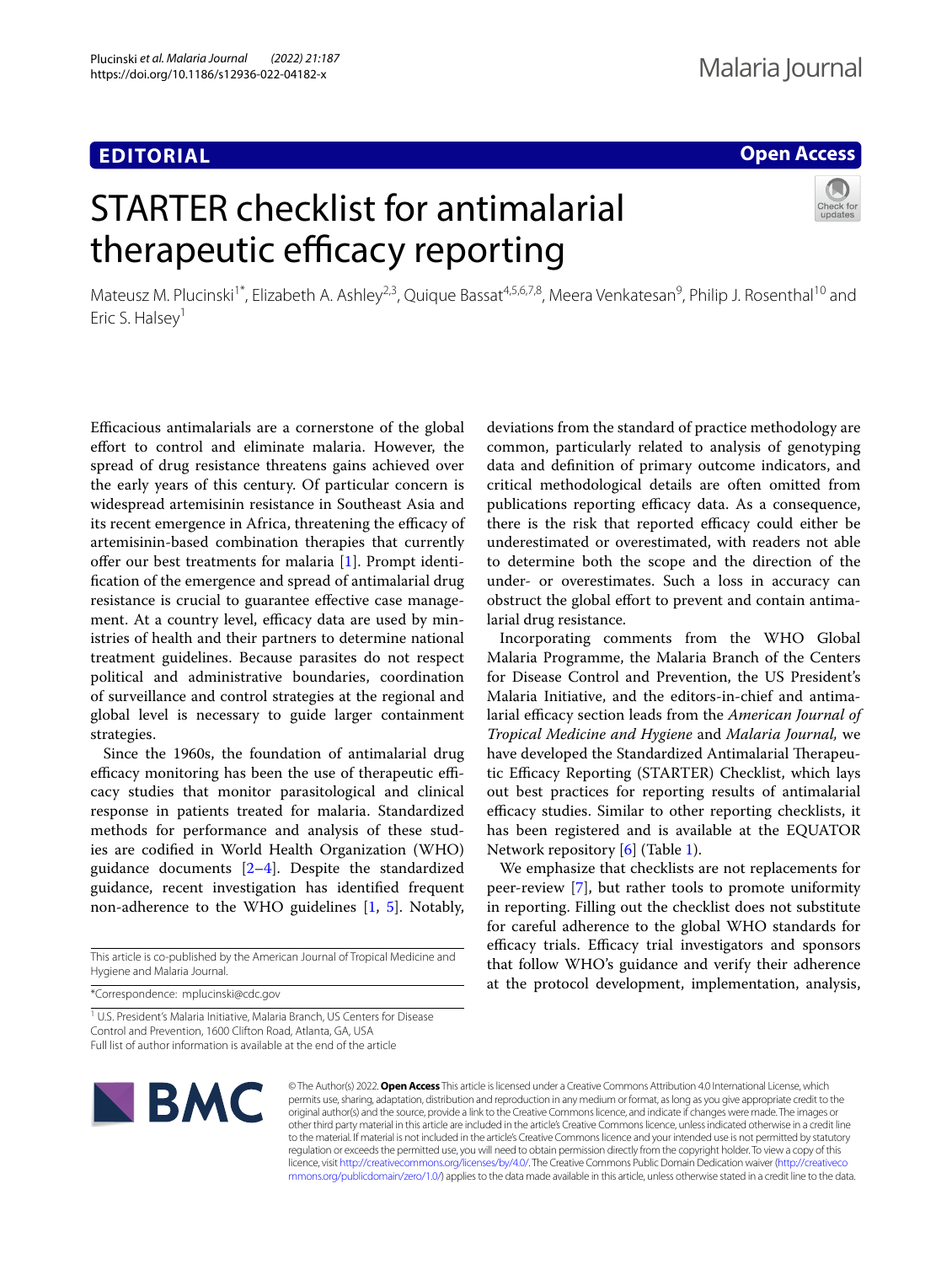# <span id="page-1-0"></span>**Table 1** Standardized antimalarial therapeutic efficacy reporting (STARTER)

| <b>Section</b>                              |                 | Item no. Recommendation                                                                                                                                                                                   |
|---------------------------------------------|-----------------|-----------------------------------------------------------------------------------------------------------------------------------------------------------------------------------------------------------|
| Introduction                                | 1               | (a) Describe current policy for the treatment of malaria                                                                                                                                                  |
| Study design and data collection methods    |                 |                                                                                                                                                                                                           |
| Summary                                     | 2               | (a) Provide dates and location(s) of study. For locations, include details at the district and city/<br>village level, if available                                                                       |
|                                             |                 | (b) Specify target sample size and power calculation                                                                                                                                                      |
|                                             |                 | (c) Define arms by site and drug                                                                                                                                                                          |
|                                             |                 | (d) Describe any randomization or blinding procedures                                                                                                                                                     |
| Antimalarial studied and dosing specifics 3 |                 | (a) Specify antimalarial manufacturer                                                                                                                                                                     |
|                                             |                 | (b) Describe source of medicine and/or quality control measures                                                                                                                                           |
|                                             |                 | (c) Provide age or weight bands used for dosing                                                                                                                                                           |
|                                             |                 | (d) State whether doses were given with or without food                                                                                                                                                   |
|                                             |                 | (e) State timing of doses and whether all doses (or which doses) were directly observed                                                                                                                   |
| Inclusion and exclusion criteria            | 4               | (a) Provide age range                                                                                                                                                                                     |
|                                             |                 | (b) Specify how fever (or history of fever) was measured and defined                                                                                                                                      |
|                                             |                 | (c) Present parasite density range for inclusion (if any)                                                                                                                                                 |
|                                             |                 | (d) Specify minimum acceptable hemoglobin value (if any)                                                                                                                                                  |
| Patient follow-up                           | 5               | (a) List days participants were followed up and approximate time windows                                                                                                                                  |
|                                             |                 | (b) Specify treatment of patients in the case of early or late treatment failure                                                                                                                          |
|                                             |                 | (c) Describe clinical and laboratory assessments performed at each follow-up visit                                                                                                                        |
| Outcome definition                          | 6               | (a) Define early and late treatment failure                                                                                                                                                               |
|                                             |                 | (b) Define adequate clinical and parasitological response                                                                                                                                                 |
|                                             |                 | (c) Specify primary efficacy indicator and how it was calculated                                                                                                                                          |
|                                             |                 | (d) State how new infections, loss to follow-up, protocol violation, and indeterminate results<br>were figured in primary efficacy calculations (e.g., censored, excluded)                                |
| Laboratory methods                          |                 |                                                                                                                                                                                                           |
| Microscopy                                  | 7               | (a) State how slides were prepared                                                                                                                                                                        |
|                                             |                 | (b) State how many microscopists read each slide                                                                                                                                                          |
|                                             |                 | (c) State how discrepancies were defined and resolved                                                                                                                                                     |
|                                             |                 | (d) State how parasite density was calculated                                                                                                                                                             |
| Molecular correction (recrudescence vs      | 8               | (a) Specify markers used for genotyping                                                                                                                                                                   |
| new infection)                              |                 | (b) State whether all markers were assessed for all samples                                                                                                                                               |
|                                             |                 | (c) Describe criteria used to determine new infection vs recrudescence, including both the<br>definition of a match at each marker and the overall definition of recrudescence considering<br>all markers |
|                                             |                 | For fragment-length polymorphic markers (e.g., msp1, msp2, microsatellites)                                                                                                                               |
|                                             |                 | (d) Specify range of fragment size differences that qualified as a match for each marker                                                                                                                  |
|                                             |                 | (e) Provide cut-off settings for PCR artefacts and stutter peaks                                                                                                                                          |
|                                             |                 | (f) State how fragment lengths were measured (e.g., capillary electrophoresis or gel)                                                                                                                     |
|                                             |                 | For non-fragment-length polymorphic markers (e.g., SNP-barcodes, amplicon sequencing)                                                                                                                     |
|                                             |                 | (g) Describe sequencing methodology                                                                                                                                                                       |
|                                             |                 | (h) Provide sequencing depth and cut-offs                                                                                                                                                                 |
|                                             |                 | (i) Cite bioinformatics software and workflow                                                                                                                                                             |
| Data and results                            |                 |                                                                                                                                                                                                           |
| Patients reaching study outcomes            | 9               | (a) Provide number of participants enrolled, lost to follow-up, withdrawn, and excluded                                                                                                                   |
|                                             |                 | (b) State reasons for exclusion                                                                                                                                                                           |
| Participant composition by arm              | 10 <sup>°</sup> | Describe age, sex, initial parasite density, and initial hemoglobin                                                                                                                                       |